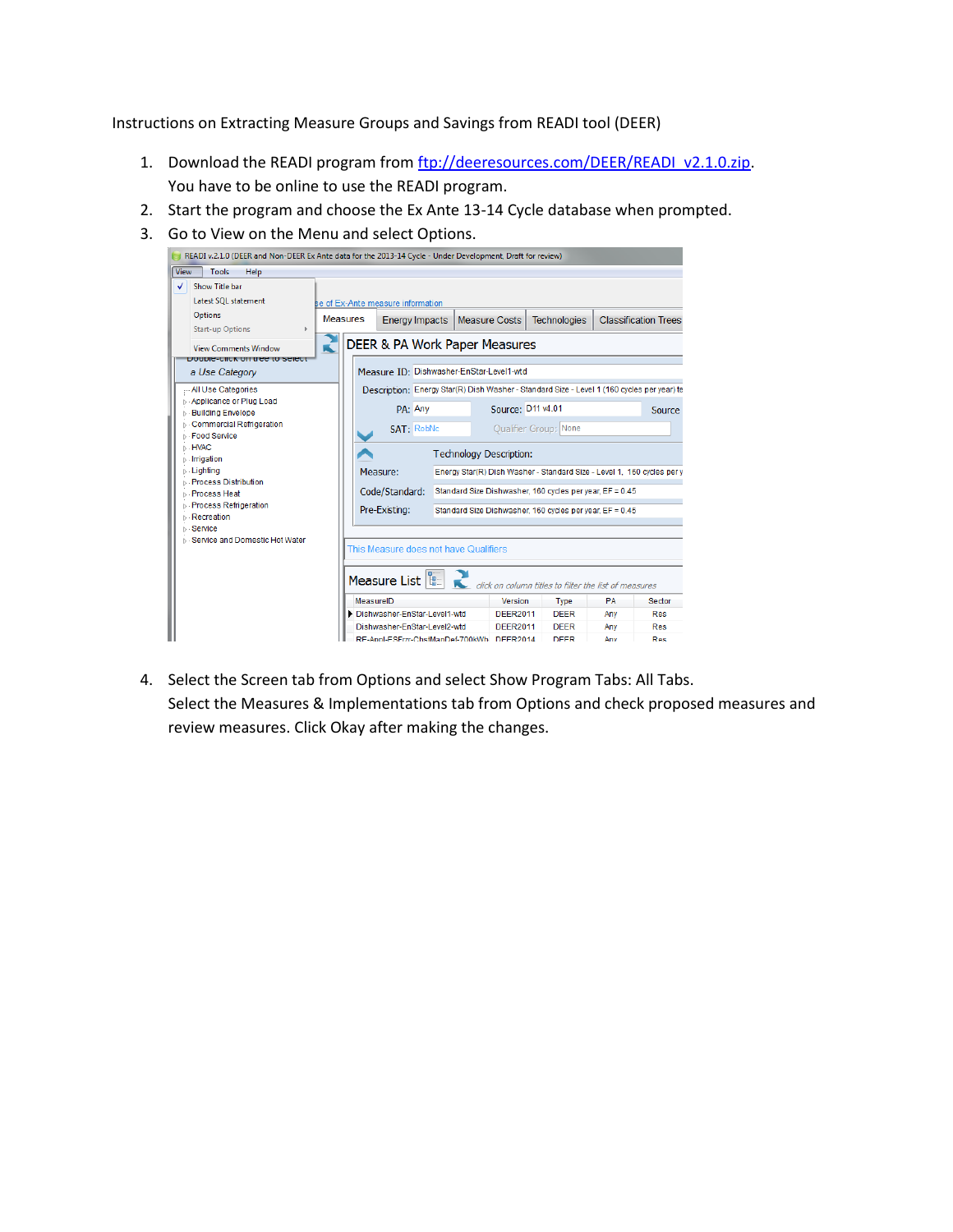| View<br>Tools<br>Help<br>A utility for viewing CPUC's database of Ex-Ante measure information<br><b>Measures</b><br>Intro & Help<br><b>Classification Tre</b><br><b>Measure Catalog</b><br><b>Energy Impacts</b><br><b>Measure Costs</b><br><b>Technologies</b><br>Use Categop<br>$-\mathbf{x}$<br><b>READI Options</b><br>Double-click on tree to<br>Screen<br>Measures & Implementations<br><b>Energy Impacts</b><br>a Use Category<br>Program Font Size<br>vel 1 (160 cycles per year<br>All Use Categories<br>Small<br>O Medium<br>C Large<br>⊳ Applicance or Plug Load<br><b>Building Envelope</b><br>Show Program Tabs<br><b>D</b> Commercial Refrigeration<br><b>Standard</b><br>a All Tabs<br><b>Custom Tabs</b><br><b>S</b> Food Service<br><b>D</b> · HVAC<br><b>Custom Tabs Selection:</b><br>$\triangleright$ Irrigation<br>Intro & Help<br><b>D</b> Lighting<br>e - Level 1, 160 cycles p<br>Implementations<br><b>D</b> - Process Distribution<br>Measures<br>vear, $EF = 0.45$<br>Add Measure<br><b>D</b> Process Heat<br><b>Energy Impacts</b><br><b>D</b> - Process Refrigeration<br>Ξ<br><b>√</b> Technology Costs<br>vear, $EF = 0.45$<br><b>√ Technologies</b><br><b>N</b> -Recreation<br><b>Classification Trees</b><br><b>Service</b><br>Support Tables<br>Inter-Measure Weights<br><b>N</b> - Service and Domestic Ho<br>Cross-Measure Weights<br>Show<br>Reset to<br>Okay<br>Cancel<br><b>Defaults</b><br>Everything<br>he list of measures<br>MeasurelD |  |  |  |  | READI v.2.1.0 (DEER and Non-DEER Ex Ante data for the 2013-14 Cycle - Under Development, Draft for review) |                |             |           |        |
|----------------------------------------------------------------------------------------------------------------------------------------------------------------------------------------------------------------------------------------------------------------------------------------------------------------------------------------------------------------------------------------------------------------------------------------------------------------------------------------------------------------------------------------------------------------------------------------------------------------------------------------------------------------------------------------------------------------------------------------------------------------------------------------------------------------------------------------------------------------------------------------------------------------------------------------------------------------------------------------------------------------------------------------------------------------------------------------------------------------------------------------------------------------------------------------------------------------------------------------------------------------------------------------------------------------------------------------------------------------------------------------------------------------------------------------------------------------------------------|--|--|--|--|------------------------------------------------------------------------------------------------------------|----------------|-------------|-----------|--------|
|                                                                                                                                                                                                                                                                                                                                                                                                                                                                                                                                                                                                                                                                                                                                                                                                                                                                                                                                                                                                                                                                                                                                                                                                                                                                                                                                                                                                                                                                                  |  |  |  |  |                                                                                                            |                |             |           |        |
|                                                                                                                                                                                                                                                                                                                                                                                                                                                                                                                                                                                                                                                                                                                                                                                                                                                                                                                                                                                                                                                                                                                                                                                                                                                                                                                                                                                                                                                                                  |  |  |  |  |                                                                                                            |                |             |           |        |
|                                                                                                                                                                                                                                                                                                                                                                                                                                                                                                                                                                                                                                                                                                                                                                                                                                                                                                                                                                                                                                                                                                                                                                                                                                                                                                                                                                                                                                                                                  |  |  |  |  |                                                                                                            |                |             |           |        |
| Souri                                                                                                                                                                                                                                                                                                                                                                                                                                                                                                                                                                                                                                                                                                                                                                                                                                                                                                                                                                                                                                                                                                                                                                                                                                                                                                                                                                                                                                                                            |  |  |  |  |                                                                                                            |                |             |           |        |
|                                                                                                                                                                                                                                                                                                                                                                                                                                                                                                                                                                                                                                                                                                                                                                                                                                                                                                                                                                                                                                                                                                                                                                                                                                                                                                                                                                                                                                                                                  |  |  |  |  |                                                                                                            |                |             |           |        |
|                                                                                                                                                                                                                                                                                                                                                                                                                                                                                                                                                                                                                                                                                                                                                                                                                                                                                                                                                                                                                                                                                                                                                                                                                                                                                                                                                                                                                                                                                  |  |  |  |  |                                                                                                            |                |             |           |        |
|                                                                                                                                                                                                                                                                                                                                                                                                                                                                                                                                                                                                                                                                                                                                                                                                                                                                                                                                                                                                                                                                                                                                                                                                                                                                                                                                                                                                                                                                                  |  |  |  |  |                                                                                                            |                |             |           |        |
| Dishwasher-EnStar-Level1-wtd<br><b>DEER2011</b><br><b>DEER</b><br><b>Res</b><br>Anv                                                                                                                                                                                                                                                                                                                                                                                                                                                                                                                                                                                                                                                                                                                                                                                                                                                                                                                                                                                                                                                                                                                                                                                                                                                                                                                                                                                              |  |  |  |  |                                                                                                            | <b>Version</b> | <b>Type</b> | <b>PA</b> | Sector |

5. Walking through an example for viewing the energy impacts of a measure. Go to Measures tab and then select HVAC in the Use Category Menu and then Space Cooling in the sub category. The Measure List on the screen should now have an arrow pointing to the first Space Cooling Measure, "NE-HVAC-Chlr…".

| <b>Use Category</b>                                         | <b>DEER &amp; PA Work Paper Measures</b>                                                  |                                                                                                                  |             |        |              |                     |  |  |
|-------------------------------------------------------------|-------------------------------------------------------------------------------------------|------------------------------------------------------------------------------------------------------------------|-------------|--------|--------------|---------------------|--|--|
| <b>HVAC</b>                                                 |                                                                                           |                                                                                                                  |             |        |              |                     |  |  |
| Space Cooling                                               | Measure ID: NE-HVAC-Chir-Cent-It150tons-0p560kwpton-ConstSpd                              |                                                                                                                  |             |        |              |                     |  |  |
| All Use Categories                                          | Description: Water cooled centrifugal chiller (< 150 tons, 0.560 kW/ton)                  |                                                                                                                  |             |        |              |                     |  |  |
| <b>D</b> - Applicance or Plug Load                          | PA: Any                                                                                   | Source: D13 v1.0                                                                                                 |             |        | Source Desc: |                     |  |  |
| <b>Building Envelope</b><br><b>Commercial Refrigeration</b> |                                                                                           |                                                                                                                  |             |        |              |                     |  |  |
| <b>Food Service</b>                                         | <b>SAT: ErRobNc</b>                                                                       | <b>Oualifier Group: DEER1314</b>                                                                                 |             |        |              | Qualifier: DEER_for |  |  |
| 4 HVAC                                                      |                                                                                           | <b>Technology Description:</b>                                                                                   |             |        |              |                     |  |  |
| <b>Heat Rejection</b><br><b>Space Cooling</b>               |                                                                                           |                                                                                                                  |             |        |              |                     |  |  |
| Space Heating                                               |                                                                                           | Measure:<br>Water cooled centrifugal chiller (< 150 tons, 0.560 kW/ton)                                          |             |        |              |                     |  |  |
| Space Heating and Cooling                                   | Code/Standard:                                                                            | Water cooled centrifugal chiller (0.634 kW/ton)<br>Water cooled centrifugal chiller, efficiency based on vintage |             |        |              |                     |  |  |
| Ventilation and Air Distribution                            | Pre-Existing:                                                                             |                                                                                                                  |             |        |              |                     |  |  |
| <b>Irrigation</b>                                           |                                                                                           |                                                                                                                  |             |        |              |                     |  |  |
| <b>Lighting</b><br><b>Process Distribution</b>              |                                                                                           |                                                                                                                  |             |        |              |                     |  |  |
| <b>D</b> Process Heat                                       | This Measure has Qualifiers that determine the associated Energy Impacts: DEER_for_2013   |                                                                                                                  |             |        |              |                     |  |  |
| <b>D</b> - Process Refrigeration                            |                                                                                           |                                                                                                                  |             |        |              |                     |  |  |
| <b>Recreation</b>                                           | Measure List $\left \begin{smallmatrix} 0 & \cdots \ 0 & \cdots \end{smallmatrix}\right $ | click on column titles to filter the list of measures                                                            |             |        |              |                     |  |  |
| <b>Service</b>                                              |                                                                                           |                                                                                                                  |             |        |              |                     |  |  |
| <b>B</b> Service and Domestic Hot Water                     | MeasurelD                                                                                 | Version                                                                                                          | <b>Type</b> | PA     | Sector       | <b>Use Category</b> |  |  |
|                                                             | dxHP-spltSEER-lt65kBtuh-14p0seer-v DEER2011                                               |                                                                                                                  | <b>DEER</b> | Any    | Com          | <b>HVAC</b>         |  |  |
|                                                             | dxHP-spltSEER-lt65kBtuh-14p5seer-8 DEER2011                                               |                                                                                                                  | <b>DEER</b> | Any    | Com          | <b>HVAC</b>         |  |  |
|                                                             | dxHP-spltSEER-lt65kBtuh-15p0seer-9 DEER2011                                               |                                                                                                                  | <b>DEER</b> | Any    | Com          | <b>HVAC</b>         |  |  |
|                                                             | RE-HV-ResHP-13p0S-8p1H                                                                    | <b>DEER2014</b>                                                                                                  | <b>DEER</b> | Any    | <b>Res</b>   | <b>HVAC</b>         |  |  |
|                                                             | RE-HV-ResHP-14p0S-8p6H                                                                    | <b>DEER2014</b>                                                                                                  | <b>DEER</b> | Any    | <b>Res</b>   | <b>HVAC</b>         |  |  |
|                                                             | RE-HV-ResHP-15p0S-8p8H                                                                    | <b>DEER2014</b>                                                                                                  | <b>DEER</b> | Anv    | <b>Res</b>   | <b>HVAC</b>         |  |  |
|                                                             | RE-HV-ResHP-16p0S-8p4H                                                                    | <b>DEER2014</b>                                                                                                  | <b>DEER</b> | Any    | <b>Res</b>   | <b>HVAC</b>         |  |  |
|                                                             | NE-HVAC-Chir-Cent-It150tons-0p560 DEER2014                                                |                                                                                                                  | <b>DEER</b> | Anv    | Com          | <b>HVAC</b>         |  |  |
|                                                             | NE-HVAC-Chir-Cent-It150tons-0p560l DEER2014                                               |                                                                                                                  | <b>DEER</b> | Any    | <b>Com</b>   | <b>HVAC</b>         |  |  |
|                                                             | NE-HVAC-Chir-Cent-It150tons-0p700l DEER2014                                               |                                                                                                                  | <b>DEER</b> | Any    | <b>Com</b>   | <b>HVAC</b>         |  |  |
|                                                             | NE-HVAC-Chir-Cent-lt150tons-0p700l DEER2014                                               |                                                                                                                  | <b>DEER</b> | Any    | Com          | <b>HVAC</b>         |  |  |
|                                                             | NE LINAO Oble Capt 150to200topo Dn., DEED2014                                             |                                                                                                                  | <b>DEED</b> | Americ | Com          | <b>LIMAO</b>        |  |  |

6. Double click on any Measure ID to view the energy savings and other parameters for that particular measure for different IOUs, Building Types, Building Vintages, and Climate Zones.